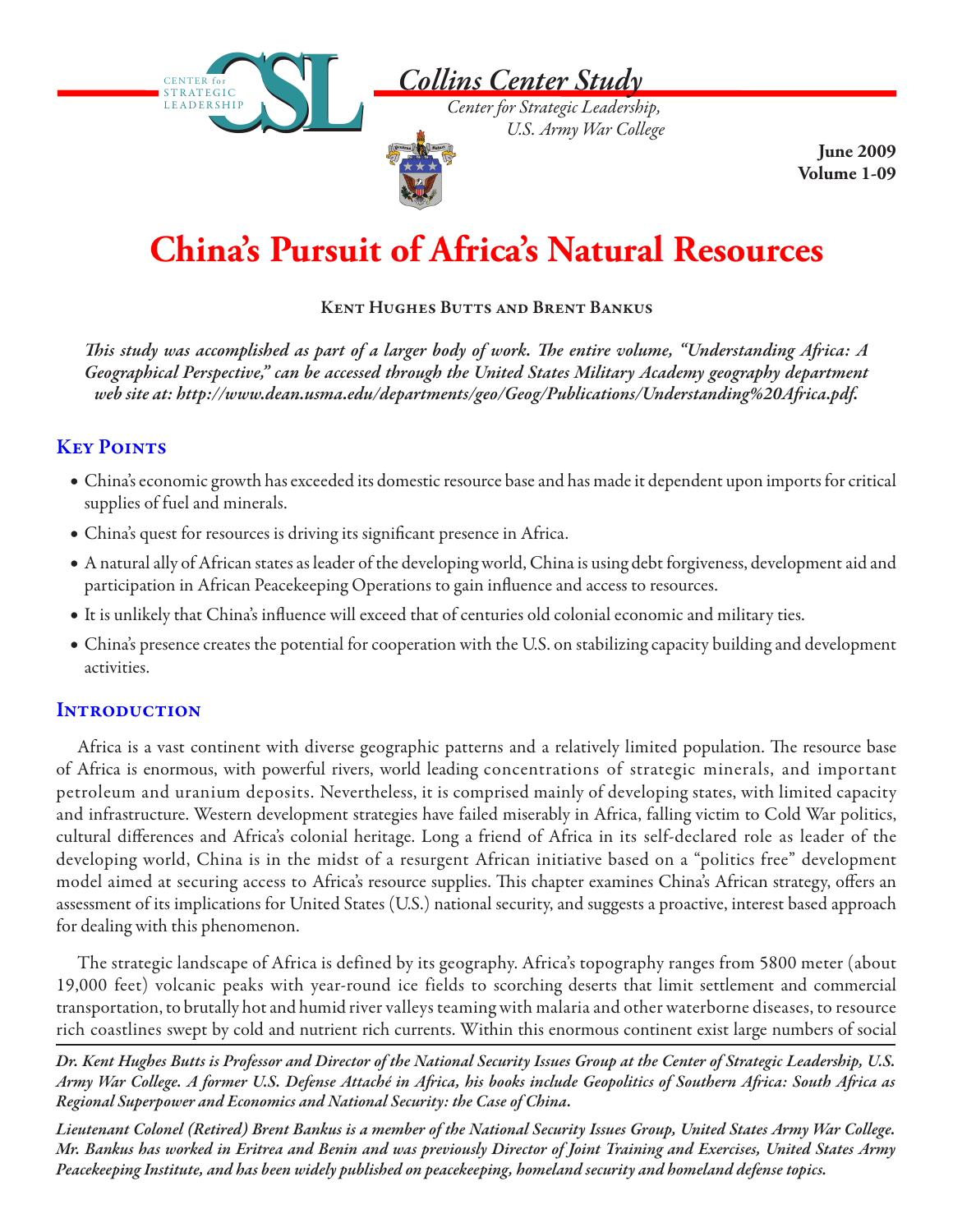and ethnic groups characterized by unique cultural values and languages. The cultural geography of the continent has, like the sand dunes of the Sahara, been swept by waves of cultural penetration—from Arab slave traders bringing the Muslim religion, to Western colonial exploitation that bifurcated nations and clans, and through the establishment of artificial political borders. This has generated a backwash of African socialism.

The economic geography of Africa has been defined by transportation and in particular, the seaborne movement of cargo and the penetration of the interior by railroads. Transportation established functional regions bound together by economic linkages that brought not just mineral cargoes and the resultant foreign exchange earnings, but also new ideas, expectations, and disease. The environment has been altered by these processes. Renewable resources have been exploited beyond recovery, and mineral exploitation has generated significant pollution that has rendered agricultural land infertile and given rise to social protest in a loss of governmental legitimacy. Stability in Africa can only be achieved by addressing these geographic variables through a process of cooperation between internal and external actors that recognizes this geographical diversity and its implications for governance. The most interesting external actor from the perspective of U.S. national security is China.

Emerging trends have the potential to further destabilize African countries. They include environmental security and climate change; urbanization; increased energy prices; and extremist ideology. Each of these issues has the potential to overwhelm the capacity of thinly staffed civilian bureaucracies and erode governmental legitimacy. Because of pre-existing tensions and pressures on the government from increasing population, ethnic and religious differences, and urban-rural economic discrepancies, none of these trends can be identified as the single cause of instability. However, they may serve as a multiplier effect, inflaming existing tensions into conflict or instability either within or between states.

Environmental security refers to situations where environmental issues may threaten or be used to promote national security or affect human security. Climate change is an environmental security issue that affects such variables as freshwater availability, soil fertility and productivity, disease, storm intensity and flooding−and directly affects governmental legitimacy. Environmental security issues and failed development schemes act as push factors that drive increased urbanization. Africa is rapidly urbanizing and is second only to South America in rate of urbanization. Uncontrolled migration to cities is swamping the social infrastructure, eroding government control of constantly expanding squatter camps rife with the drug trade, crime, and disease, and increasing food security problems (Cook, 2008). Dramatically higher energy costs is another problem, as they increase the outflow of scarce foreign exchange for fertilizer, fuel, and food imports, increase the cost of African exports, and limit development. These trends affect governmental legitimacy when a government is unable to satisfy demands placed upon the political system and may, thus, enhance the appeal of extremist ideology. Because these trends could threaten stability in strategically important mineral producing regions of Africa, they provide an opportunity for confidence building measures and multilateral cooperation on the part of industrial states seeking stability and long-term access to African resources. Astutely, China has already acted on this with alacrity.

#### China in Africa

China's interests in Africa are not new; China has long viewed itself as the leader of the developing world, and was involved in Africa as far back as the late 1 960s and early 1970s, providing development aid to African socialist regimes, and supporting anti-colonial insurgencies. The crown jewel of this development assistance was the Tanzania – Zambia Railway (TAZARA), which ran intermittently from Dar es Salaam in Tanzania to the copper cobalt belt of Zambia. The Chinese sent 13,500 workers to Africa to build the line and provided a \$412 million interest free construction loan (Moritz, 1982). The TAZARA rail line was designed to carry 300,000 tons of copper from Zambia and Zaire and provide an alternative to depending on white governed, South African ports.

China's support of Robert Mugabe and Zimbabwe spans three decades. During Zimbabwe's Unilateral Declaration of Independence China provided logistical, training, arms and funding support to Mugabe's Zimbabwe Africa National Union (ZANU) liberation front. When Mugabe was elected he disbanded the rival political party and, with the support of China and the Shona speaking majority, has remained in power for over 25 years. While China retained many of its ties to Africa, it wasn't until the late 1980s that China began a renewed and focused presence on the continent, a presence driven by the need for resource access.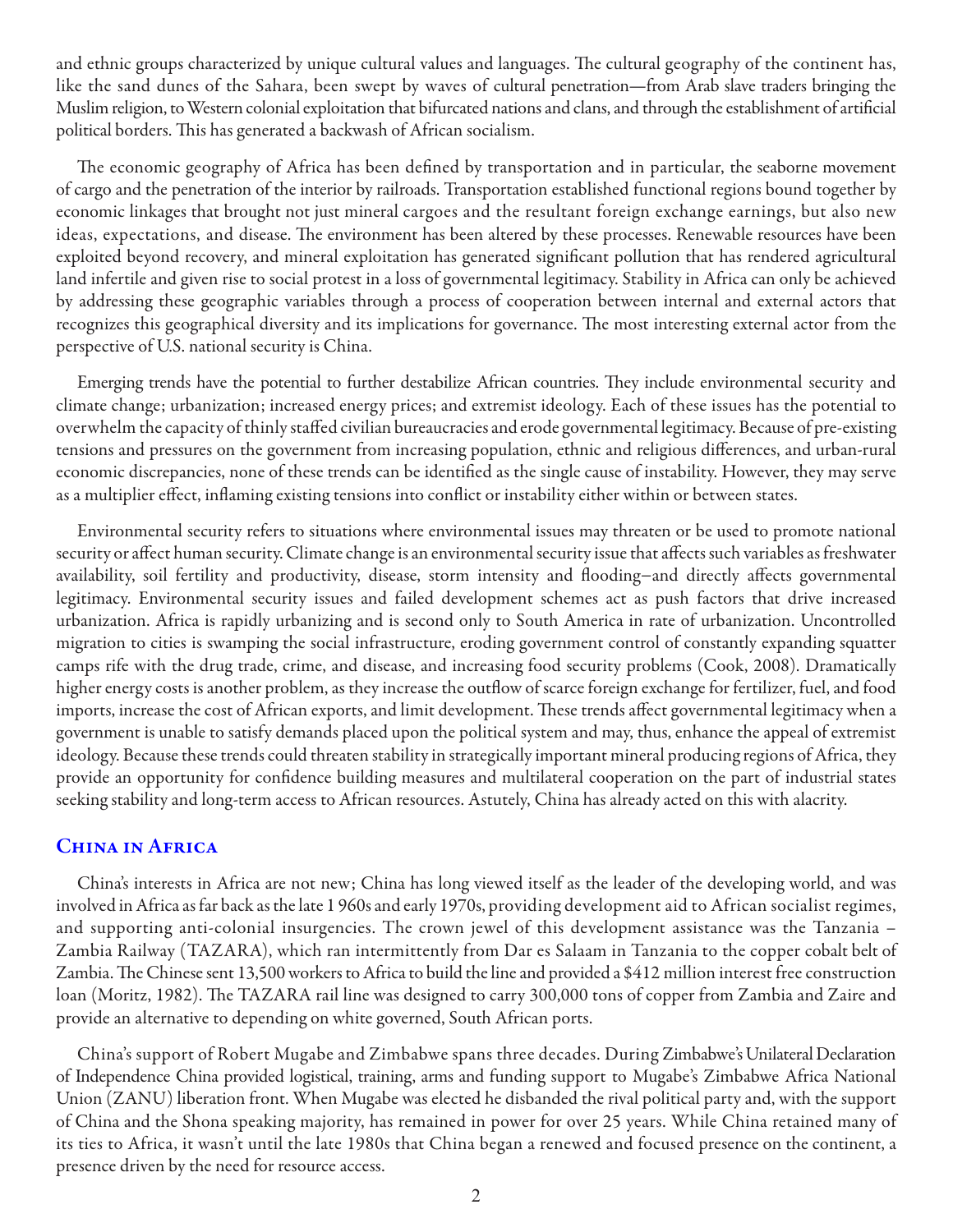The major reason for China's renewed involvement in Africa is the need for access to Africa's natural resources, primarily energy and minerals. Since free market reforms were implemented in 1978, China's GDP has grown an average 9.9 percent a year (Hamlin, 2005). China is tapping into a variety of resource markets to feed their ever growing economy. The expense and extent of Chinese efforts to garner those resources is striking. China's intent is not to compete on the open market for natural resources, but to own them and their associated infrastructure to create a secure source of supply. In 2001, the Chinese Politburo set down its global *zou chuqu* ("go out") directive, instructing state-owned enterprises to seek long-term access to natural resources (Behar, 2008). Varying levels of financial help have accompanied this push, with state-owned Chinese construction companies in Africa receiving incentives ranging from export credits to government guarantees for bank loans. At the same time, state-controlled banks have made inexpensive loans available to private Chinese companies that invest abroad. As Lucy Corkin, a China-Africa think tank expert from Stellenbosch University in South Africa, explains, "It's trickled down to your micro-entrepreneurs. It's a huge diversification and fragmentation of Chinese commercial actors coming out of China" (Behar, 2008). The national security strategies of the George W. Bush administration are often characterized as having had three variables: diplomacy; development; and defense. China's efforts to come to grips with the diverse human and physical geography of Africa may be best examined through the lens of these three variables.

#### China's Mineral Diplomacy

#### *China's voracious appetite for resources, especially energy resources, is widely viewed as the primary motive for its expanding outreach to Africa (Cooke 2008, 106).*

The Chinese economy has been growing at between 7 and 10 percent per year since the 1980s and has doubled every decade. The Chinese Communist Party believes that China must continue this level of growth if it is to maintain its control of the government, continue the shift from inefficient state controlled industries, and deal with the ever-increasing social unrest. Protests over the collapse of poorly constructed government built schools during the 2008 earthquake and a rash of food safety issues are but the latest in a growing wave of government criticism. In 1993 there were 8700 public protests in China; by 2005 that number had risen to 87,000 (CRS Report for Congress, 2006). Dissent over issues such as employment, environmental degradation, social services, and government corruption grew 50 percent between 2004 and 2006 (CRS, 2006). While such protests do not currently have the power to topple the government, China's population will increase by approximately 123 million by 2025 from a current population of 1.3 billion and the government fears that without sufficient economic growth social protest could grow to a level that would threaten the Chinese Communist Party control (United States Census Bureau, 2008).

Continued economic growth in China requires access to foreign industrial and fuel minerals. In that regard, China is not unlike the United States in having a substantial natural resource base that has proven incapable of meeting the demands of an expanding domestic economy. Mineral imports are depended upon to supply the balance of industrial demand and the security of those mineral imports is of critical geo-strategic importance to both states. China is seeking many of its mineral supplies in Africa.

#### THE IMPORTANCE OF AFRICA'S RESOURCES

At the height of the 1973 oil embargo, Soviet Premier Leonid Brezhnev clarified the Soviet Union's resource strategy to then Somalia President Siad Barre: "Our aim is to gain control of the two great treasure houses on which the West depends, the energy treasure house of the Persian Gulf and the mineral treasure house of Central and Southern Africa" (Nixon, 1980, 23).

During the Cold War, the Soviet Union supplied the West with chromium and manganese and used it to strategic advantage. In the wake of the Berlin blockade, the Soviets cut off supplies of these minerals. In 1978, the Soviet Union purchased a two year supply of cobalt immediately prior to the Cuban supported invasion of Zaire's (today, the Democratic Republic of Congo's) copper cobalt producing Shaba province. Moreover, after the departure of the Portuguese, the Soviet Union stepped in and turned both Angola and Mozambique into Marxist client states with Soviet equipment and trained armies that created a strategic pincher movement on the mineral producing giant South Africa. The oil embargo further enlightened the United States about the geopolitical importance of the imbalance of supply and demand for strategically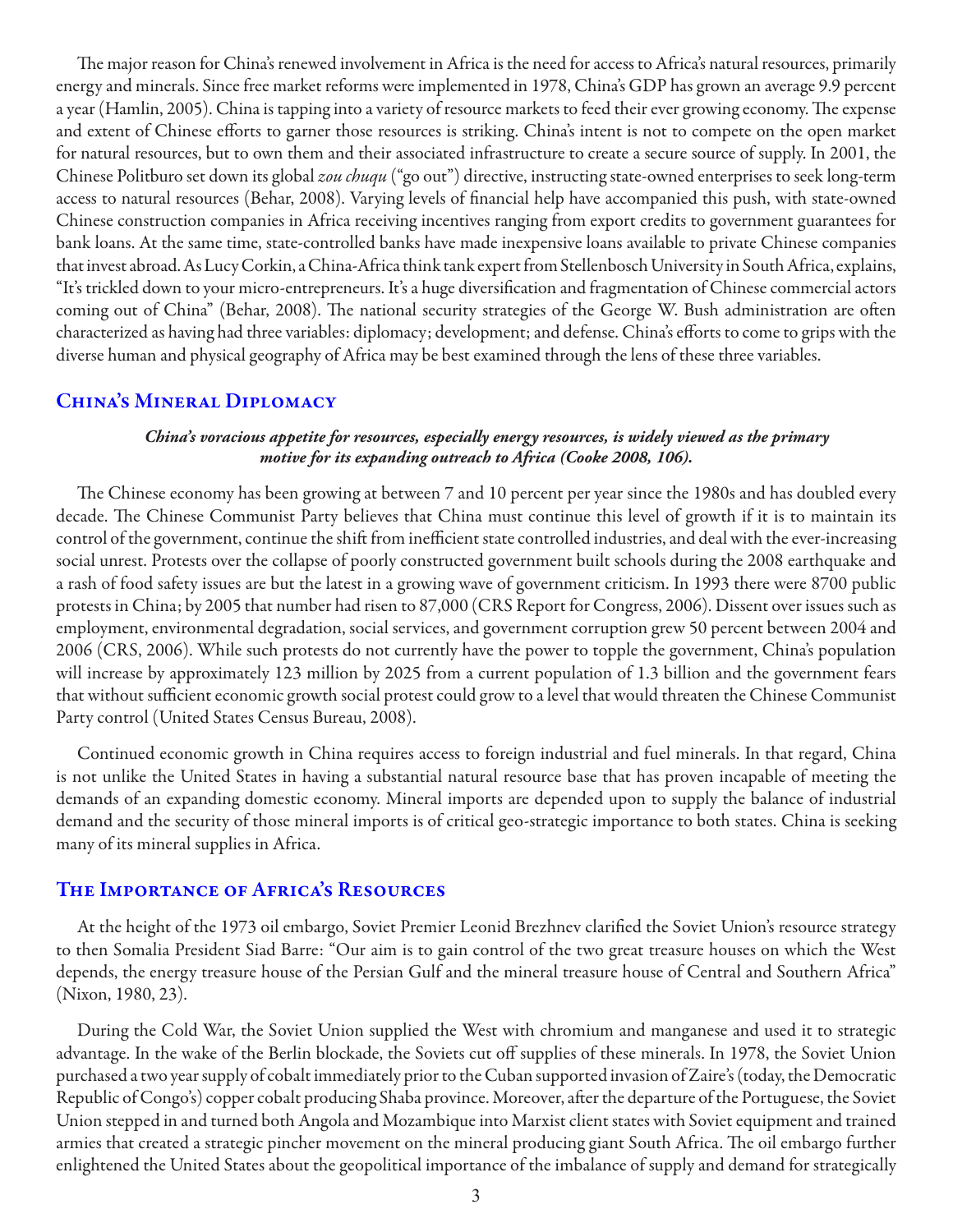important resources, and the control of those resources by producing states or peer competitors. The Chinese have learned from this recent history and have developed a resource strategy aimed at ensuring adequate mineral imports to supply their rapacious economy. The most important aspect of China's resource strategy is its focus on establishing ownership or control of the mineral resource concession. Africa plays a significant role in that strategy.

The Soviet Union was autarkic, producing its industrial mineral supplies from domestic sources, except for small quantities of lateritic cobalt deposits imported from Cuba. Neither the United States nor its allies in Europe or Japan had sufficient domestic deposits of strategic minerals or petroleum. Vulnerable to a disruption of their mineral imports, the Western Allies focused clearly on the sources of petroleum and strategic minerals, and made resource access a salient tenet of their Cold War security strategy. Never was this clearer than when President Carter drew his line in the sand and declared the petroleum deposits of the Middle East vital to U.S. national security interests.

In the years since the end of the Cold War, however, the United States has sold off large portions of its strategic minerals stockpile, and now depends on the world market for most of its imports of petroleum and industrial materials. In the absence of a Soviet threat, the United States turned to the less costly free market strategy of purchasing mineral imports on the world market rather than concerning itself with the stability or alliances of mineral producing countries. If prices rose, the United States would simply outbid others for the minerals. For over fifteen years, the free market strategy has succeeded; however, the growth of the Chinese economy has outstripped its domestic supplies of critical industrial minerals and petroleum, created a rapacious new competitor for global resources, and substantially tightened the world commodity market. This is forcing the United States to examine its mineral import strategy and the national security implications of China's quest for mineral supplies.

Another trend is calling into question the free market strategy and its effects on U.S. national security. Mineral producing states that have been releasing their supplies to the world market are now constraining their availability based on political considerations. Venezuela and Russia are actively pursuing resource geopolitics as a way to promote a political agenda and further their national security interests. History has demonstrated that such policies discourage direct foreign investment in the mineral extraction industries, limit access to critical new technologies, and ultimately reduce mineral recovery. However, in the short term such policies may prove beneficial to the producing state.

The U.S. geopolitical position is further eroded by the fact that most of the conventional oil production is concentrated in the critical Middle East and controlled by Muslim states, which have already demonstrated a willingness to embargo shipments to the West for political reasons. Although the United States has 700 million barrels of oil stored in the Strategic Petroleum Reserve (SPR), the recent Government Accounting Office report on the SPR stated that it would be inadequate for dealing with the cutoff of the 10 million barrels per day (b/d) of petroleum produced by Saudi Arabia, or the 17 million b/d of petroleum that flows out of the Persian Gulf (GAO, 2006).

In light of these facts the importance of Africa's resources becomes clear. Although not a zero sum game, the international supply of minerals is tightening and China's demand for metals and petroleum is increasing almost exponentially and driving commodity prices to new levels. By 2004 China's economic growth had driven up global copper prices by 37 percent, oil by 33 percent and aluminum and zinc 25 percent. By 2007 copper prices were up 344 percent, nickel prices were up 760 percent, and zinc prices 218 percent (Coakley, 2008). China's role in setting world prices reflects the volume of its consumption; in 2003 China consumed: 25 percent of global aluminum and steel production; 32 percent of iron ore and coal production: and 40 percent of the world's cement (Menzie, 2006). Understanding, perhaps better than any other state, how its increasing demand and future expected consumption will further tighten world markets, China is taking action to create new reserves of these minerals and establish bilateral relationships that will ensure it of the new supply. The Chinese view the U.S. market strategy as being high risk and have taken a different path.

#### China's Import Dependence

China is the fastest growing energy consumer in the world; in 2003 China passed Japan to become the world's number two consumer of petroleum behind the United States (Wonacott, 2003). Once self-sufficient in petroleum production, China now imports 3.7 million b/d of oil of its daily consumption of 7.5 million b/d (USCC, 2007). During the last five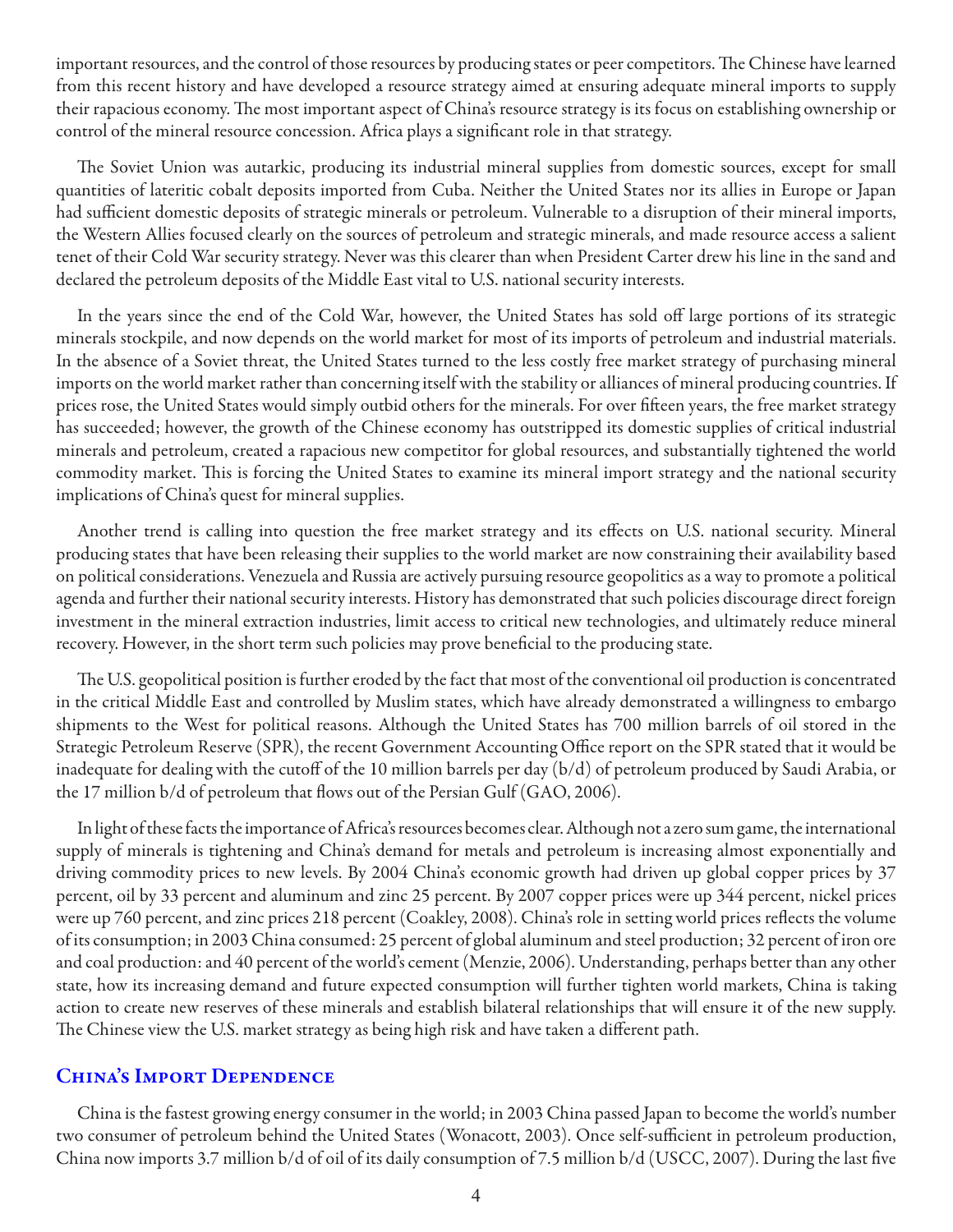years, energy demand growth has been, on average, 13 percent per year (USCC, 2007). This trend is likely to continue. Manufacturing accounts for 60 percent of energy consumption in China and 28 percent of that is from the fast growing iron and steel sector (USCC, 2007). Lax environmental standards, government subsidies and its innate profitability will likely ensure little change of this consumption pattern. Moreover, affluence will drive an upsurge in transportation related petroleum consumption. Vehicle ownership in China is expected to reach 140 million by 2020, a significant increase from the 25 million vehicle owners in 2007. By 2025 as China's population increases another 123 million people, total oil consumption will be over 14 million b/d and China will likely import an additional 7.2 million b/d of foreign oil.

The source of China's oil imports is, therefore, of significant strategic importance and a focal point for China's state owned energy companies and its diplomatic corps. The politically unstable Middle East, led by Saudi Arabia, Iran and Oman, accounts for 44 percent of China's oil imports. Africa, led by Angola – the second largest single source of Chinese oil supply – the Sudan, and Nigeria, accounts for 32 percent of oil imports. Additionally, Russia supplies 11 percent of Chinese oil imports, via rail (International Energy Agency [IEA] 2007). Most of China's oil imports must transit the Malacca Strait and other key maritime choke points. The security of these choke points is guaranteed by the U.S. Navy; along with dependence on a U.S. dominated energy market, this is seen as a strategic vulnerability. China has a four concept strategy for minimizing this vulnerability: develop a blue water naval capability; develop a terrestrial, pipeline based petroleum import system from states such as Kazakhstan and Russia; create a strategic petroleum reserve of 100 million barrels to supplant 30 days of lost imports; and have Chinese oil companies purchase equity stakes in, explore for, and produce petroleum in foreign oil fields. While the equity stakes concept thus far accounts for only 600,000 b/d of oil imports, it is developing exploration, development, and negotiations skills within the state owned Chinese oil companies and making them a respected actor on the petroleum market stage (Morrison, 2008; IEA, 2007).

The bulk of the world's conventional oil reserves are located in the politically unstable Middle East. A distant second place is Europe and Eurasia, dominated by Russia, which is the largest oil-producing state. Close behind Russia is Africa with over 120 billion barrels of petroleum reserves. Because of its debt, lack of infrastructure, and governmental capacity, and its extensive natural resource base, Africa is benefiting substantially from China's mineral import diplomacy. China's state enterprises identify states with significant natural resource reserves and work closely with Chinese diplomats to design an engagement program with apropos economic and diplomatic benefits.

As it was during the Cold War, Africa remains a major supplier of strategically important minerals. Essential industrial metals such as aluminum, bauxite, coltan, alumina, copper, iron ore, lead, nickel, zinc, and the industrial minerals of phosphate rock, coal, and uranium are all present in Africa in large quantities. Particularly important are the strategic minerals of chromium, cobalt, platinum group metals, and manganese. For their strategic applications in weapons systems and critical economic processes, there is generally no substitute for these minerals. The reserve bases of these minerals are highly concentrated geographically in South Africa, Democratic Republic of Congo (DRC), Zimbabwe, and Zambia, and not present in China or the United States in sufficient quantities to meet demand.

For example, 33 percent of the world reserve base of chromium is found in the Republic of South Africa, and South Africa and Kazakhstan alone account for 95 percent of world chromium resources. Zambia and DRC have between them 52 percent of world cobalt reserves. South Africa has 77 percent of the world manganese reserve base and 88 percent of the reserve base for the platinum group metals (Minerals Commodity Summaries, 2008). The geographic concentration of these minerals and lack of alternative supplies or substitutes make them strategically important to China and other industrial states and contribute to China's intense interest in Africa.

China has moved aggressively to tie up mineral concessions in Africa. In 2008 China signed a long-term infrastructure development agreement with Democratic Republic of Congo worth over \$9 billion (Whewell, 2008). At the same time, the DRC national mining company, Gecamines, agreed to ease the major mining company, Katanga Mining Ltd., out of the two key copper deposits, Mashamba West and Dikuluwe in the copper-cobalt belt, paying Katanga the equivalent of \$825 million and granting the concessions to a Chinese company. Interestingly, the deposits were not scheduled to produce copper until at least 2020, and China could not bring them into production for at least five years (Katanga, 2008). This is a good example of how minerals access is linked to development in China's Africa strategy.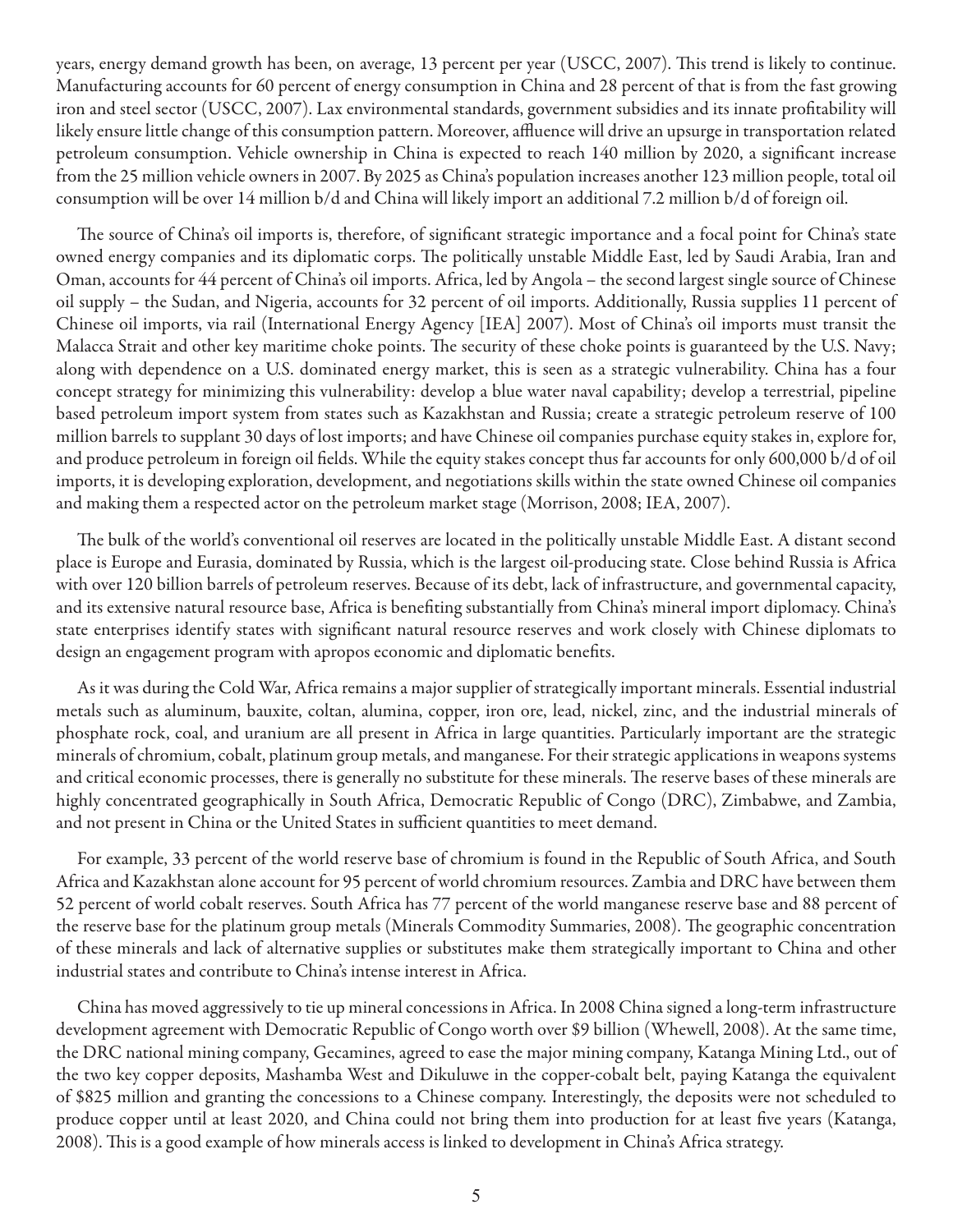#### **DEVELOPMENT**

China's African Policy is rooted in development and "mutually beneficial cooperation" (People's Republic of China, 2006). A natural ally based on its long-term role as champion of the developing world, China can offer debt forgiveness, bilateral trade agreements, development packages, and grant aid. China often packages its diplomatic, defense, and development aid into synchronized and synergistic offerings. Chinese investment in Africa in its various forms is often directly attributable to the natural resources China is able to procure from that continent. Unlike the United States, which ties its developmental aid to democratic reforms, fiscal transparency, and human rights, China insists only upon the isolation of Taiwan. The pursuit of this overriding objective is unambiguous and explicit: "The One China principle is the political foundation for the establishment of China's relations with African countries and regional organizations" (People's Republic of China, 2006).

China explains this One China concept as a respect for African states' autonomy in creating their own development programs, and a desire for their support in establishing a "new and rational economic order" (Cook, 2008, 106). Differences in these development models are illustrated by the Chinese approach to the Sudan, which supplies 5–7 percent of China's oil. China supported the UN Security Council Resolution 1769 creating a UN–African Union peacekeeping force for Darfur (UNAMID) and encouraged the Sudanese government to accept it. When President Hu Jintao visited the Sudan in 2007 he forgave debt totaling \$80 million, announced the building of a new presidential palace with an interest free Chinese loan, and announced further infrastructure improvements, such as the building of a new railway, to complement the \$2 billion Merowe Dam China is building, which could provide for Sudan's total electrical demand (Mallaby, 2007; Schihor, 2007; U.S.–China, 2007). China's African Policy document would characterize this as helping the Sudan "to develop and exploit rationally their resources" (People's Republic of China, 2006).

Colonial powers and the superpowers of the Cold War era were criticized for development efforts in Africa that left African countries as "hewers of wood and carriers of water." Besides Africa's strategic location and position astride major sea lines of communication, the chief interest of these two groups was African resources. China has now renewed its interest in Africa based upon a similar resource quest and is dedicating most of its development aid to natural resource rich states. Sudan, Algeria, Nigeria, Zambia, Zimbabwe, South Africa, Madagascar, and Angola have all received hundreds of millions of dollars in foreign direct investment (FDI), most of it dedicated to the exploration for, and exploitation and transport of resources. Gabon provides a good example. Chinese companies are targeting the Belinga iron ore reserves, which are located over 500 miles inland. To do so, China is investing several billion dollars to build a railway from the mine site to the coast and a deep water export terminal. Because electricity is unavailable, China will also build a hydroelectric scheme to provide power to mine the ore, process it, and transport it to the coast. China will have exclusive access to mine production (Amosu, 2007).

China is investing a great deal of money and resources rebuilding the infrastructure in its oil supplier Angola. China is providing \$135 million in financing to rebuild Angola's electricity, water and road systems, expanding its stake in the oilrich African state, Angola's state-run ANGOP news agency said recently (Simao, 2008). While the exact amount of the loan is unknown, it is estimated to range from \$4 to \$11 billion. In addition, China has agreed to help Angola establish a malaria prevention and treatment center in Angola's capital city of Luanda's General Hospital.

Trade between China and Angola is estimated to be approximately \$5 billion per year. There is concern that the oil wealth will not be distributed among all regions of the state and will not reach the poverty stricken Angolans in the Ovumbundu regions, from which Jonas Savimbi fought the recently concluded civil war. Additionally, the thousands of jobs created by these huge construction projects are primarily going to Chinese workers and this is causing increased resentment by the local population. While the Angolan economy is growing at a rapid pace a majority of the population live in poverty; taking jobs that could be offered to the local population may exacerbate the situation (Geneticmemory.org, 2007).

The Chinese copper mining operation in Zambia is another example of China's investment. Because of its rich copper deposits, the Chinese government plans to make the Zambian Copper Belt Province one of a handful of "special economic zones" in Africa while investing a total of \$800 million into a variety of improvement projects (Behar, 2008). Additionally, in efforts to form an export based "production chain," China plans on spending \$220 million to build a new copper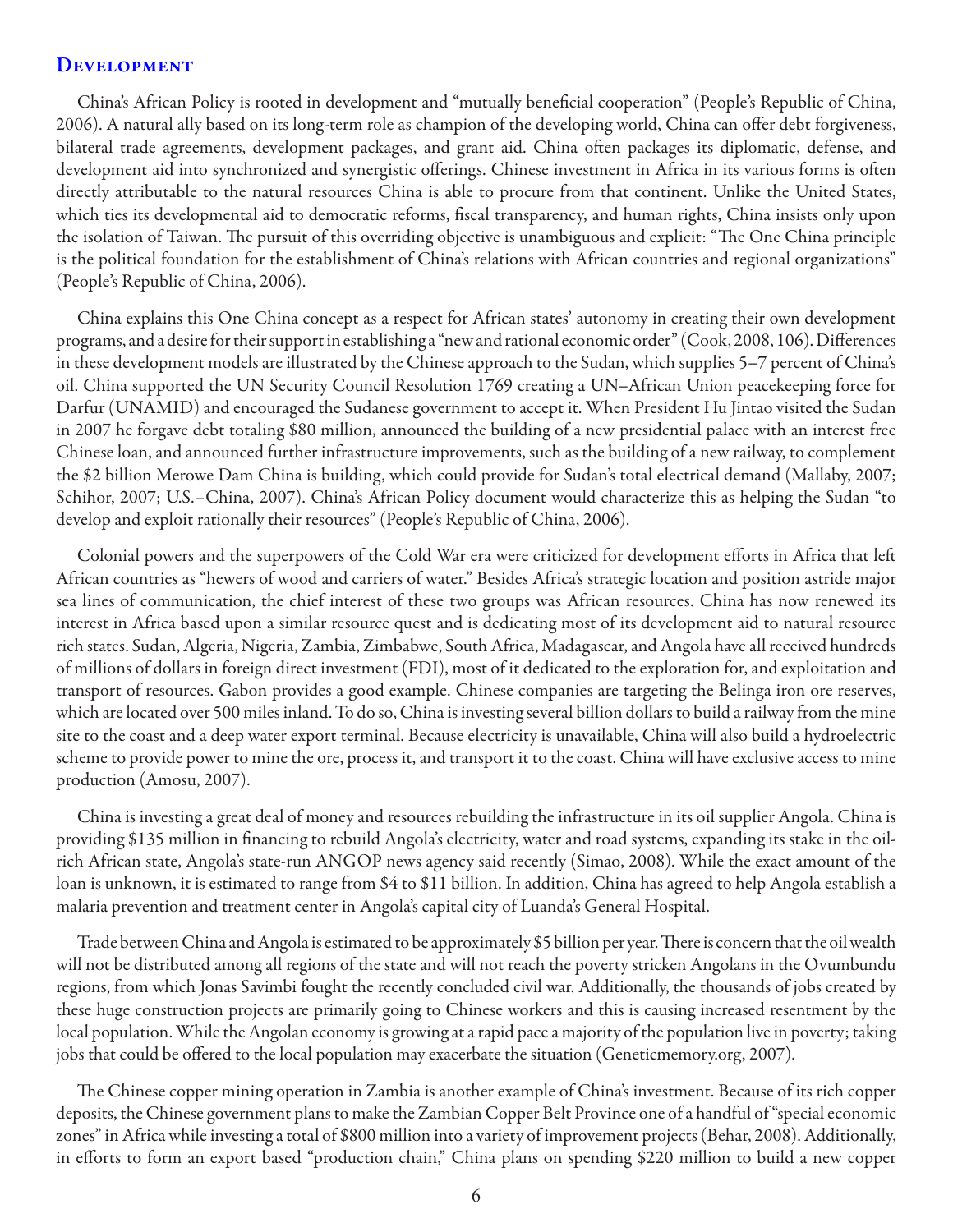smelter in the region. While Chinese mining companies employ local workers their reputation is coming under increasing scrutiny, particularly concerning their failure so far to offer competitive wages to those of the Indian, Canadian and Swiss mining companies also operating in the area (STRATFOR, 2008). In attempts to mitigate employee dissatisfaction and possible rioting, representatives from the Mineworkers Union of Zambia (MUZ) are accepting a salary increase offered by Chinese mine owners from \$71–\$114 per month to \$85–\$ 128 per month. However, research suggests this rate increase will not suffice as the salary rate at the Indian owned Konkola Copper Mines is \$227–\$284 per month, while workers at the Canadian-Swiss owned First Quantum Minerals mine receive \$284–\$426 per month (STRATFOR, 2008).

The Horn of Africa (HOA) is another region that has benefited from the Chinese incursion into the continent. Through its trade promotion and investment programs China has become one of the HOA's most important trading partners, providing low cost loans, debt relief and tariff considerations. Sudan and Eritrea have gained the most from these policies. By the first half of 2005, Chinese trade with the region topped \$2 billion, compared to \$2.8 billion for the entire year in 2004. China's investment in the HOA has been its most important contribution. In addition to road and housing construction projects, the Chinese have improved the bridging, power and water supply, irrigation, and telecommunications systems of the region. Examples of these projects include constructing: the Oratta Hospital in Asmara, Eritrea; Djibouti's Foreign Ministry; a highway system in Ethiopia's capital of Addis Ababa; and a hydroelectric power plant on Ethiopia's Tekeze River (Shinn 2005).

Another and more longstanding aspect of Chinese assistance on the African continent comes in the form of medical assistance. Sometimes called "Health Diplomacy," teams of Chinese doctors have been rendering medical aid on the continent since 1964 to complement regular medical personnel exchanges and technical training for medical professionals. China's medical assistance to Africa has also produced a robust program for the prevention of infectious diseases to include malaria and HIV/AIDS. This assistance includes training seminars and conferences, and supplying entire medical units as part of their military contingent to UN peacekeeping operations on the continent.

The refurbishment of the dilapidated Benguela railway stretching from Angola to Democratic Republic of Congo (DRC) is a prime example of Chinese investment in large infrastructure projects. The China International Fund Ltd, based in Hong Kong, is undertaking the \$300 million rehabilitation project. The Benguela line was a significant transport link to the mineral rich Zaire and a vehicle for the export of manganese. The rail line has been neglected for a long period and was critically damaged during the Angolan civil war, which lasted from 1975 through 2002 (Emerging Minds, 2008; AsiaNews.it, 2006).

Mineral rich DRC provides an example of the assistance China will provide. China is not only acquiring natural resources itself, but also rebuilding critical infrastructure to ensure access. In addition, China recently signed a contract with DRC worth \$6 billion to build approximately 3900 kilometers (2400 miles) of road, 3200 kilometers (2000 miles) of railway, 32 hospitals, 145 health centers and two universities (Whewell, 2008).

Chinese FDI in Africa was approximately \$5 million annually in 1991, but by 1994 it was \$25 million and in 1999, around \$100 million. In 2006 China's FDI in Africa was \$1.25 billion, and some sources, such as The People's Daily, believe that it exceeded \$6 billion in 2007 (Amosu, 2007; Broadman, 2008). Trade with China is growing with equally impressive speed. In the 1 980s trade between China and Africa totaled \$12 million per year. However by 2000, trade had grown to \$10 billion (Amosu, 2007). Growing at an annual rate of 40 percent, China-Africa bilateral trade reached \$50 billion in 2006 (Caggeso, 2007).

China's trade with Africa is facilitated by a sophisticated Chinese investment scheme. In October 2007 the Industrial and Commercial Bank of China, by market value the largest in the world, purchased South Africa's Standard Bank Group Ltd. for \$5.4 billion. Standard, operating in 18 African countries, leads all banks in African loans and has assets of nearly \$120 billion (Caggeso, 2007). China complemented this purchase by acquiring a stake in the United Kingdom banking house of Barclays. Using the \$200 billion assets of the China Investment Corp., China paid \$3 billion for a stake in the U.S. investment banking firm Blackstone. Blackstone then helped the China Development Bank acquire a \$7 billion stake in Barclays Bank, the United Kingdom's leading African bank, with dominant positions in such resource powers as Nigeria, South Africa, Zambia, and Zimbabwe. These purchases guarantee Chinese access to powerful interests in the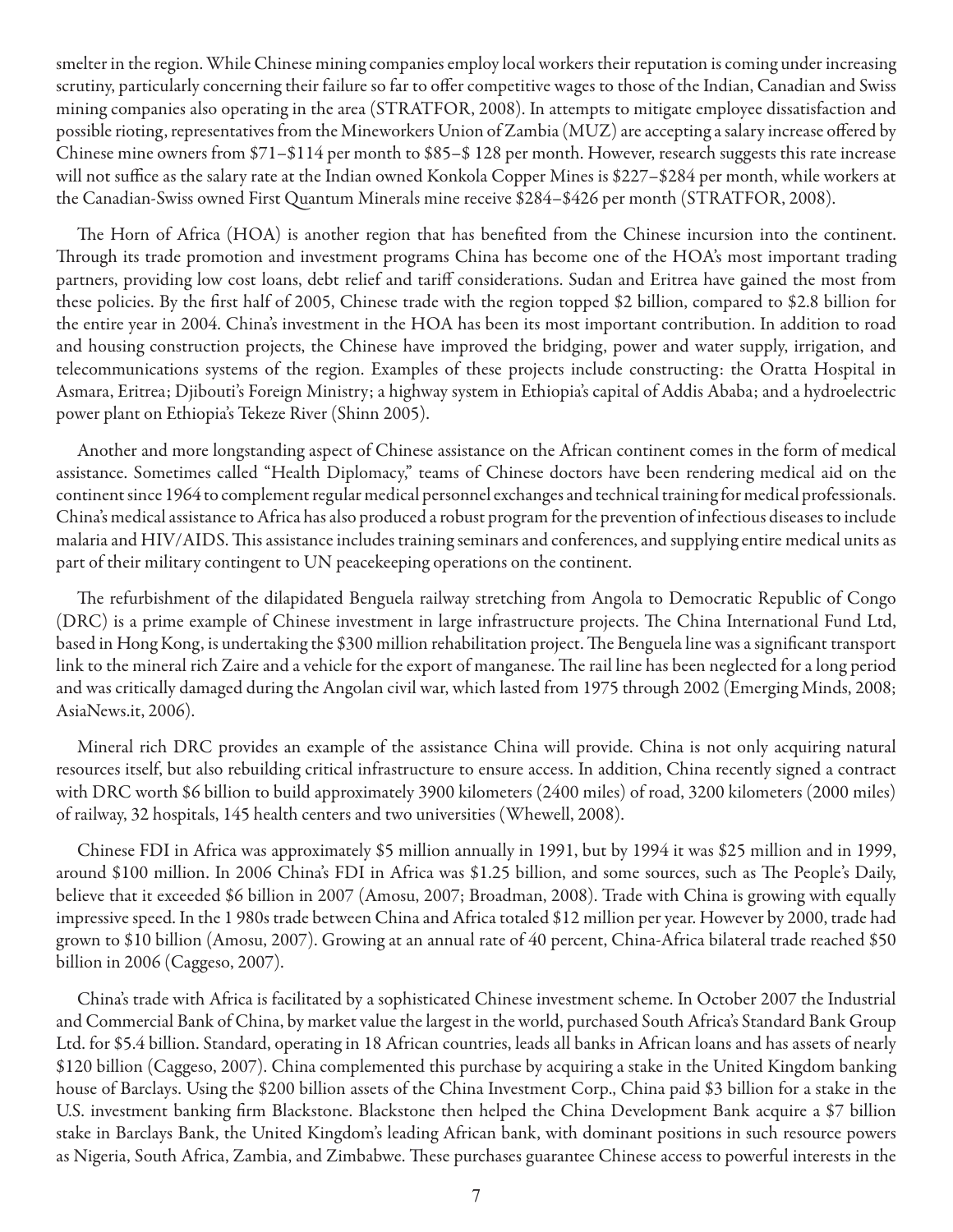financial community of key African countries, and facilitate investment through non-bilateral government to government arrangements (Weidner, 2007; Preston, 2007; Barnett, 2007).

China's development miracle occurred in an authoritarian state where the demands on the political system are more easily managed. China's development model may not prove as successful in Africa. Africa is increasingly democratic and, as the recent election in Zambia demonstrates, the legitimacy of governments and popular support for their leaders will turn upon the leaders' capability to meet human security demands upon the political system.

Although the large scale development projects come with no strings, China's development assistance will cause social, economic and environmental changes in recipient states and regions. This should be part of China's calculus. If there is not "mutual benefit, reciprocity and common prosperity" (People's Republic of China, 2006), China's economic and political objectives may not be realized; unintended consequences will occur.

In Zimbabwe the cholera outbreak that began in August 2008 and had killed 600 by year's end drew attention to failure of the Mugabe rule. This long-term and abysmal rule was abetted by China, as China's long term support encouraged President Mugabe to avoid necessary policy decisions. As a result Zimbabwe's major foreign exchange-earning mines closed, interest rates reached 9500 percent, inflation rocketed to 230 million percent, and the unpaid Army (and others) began looting banks (The Assay, October 2008).

Along the vital Nile River, the African riparian states created and their water ministers led the Nile Basin Initiative (NBI). The objectives of this multi-lateral initiative are to "develop the Nile Basin water resources in a sustainable and equitable way to ensure prosperity, security and peace for all its peoples" (Nile Basin, 2008). Boutros Boutros-Ghali, then Egypt's Minister of State for Foreign Affairs and later Secretary-General of the UN, famously stated in 1985 that wars of the future would be fought over water. The Sudan circumvented the NBI process by approaching China for support in building the Merowe Dam, which China agreed to do. Water experts consider this agreement to be de-stabilizing and an unhealthy action in terms of diminishing African multi-state solidarity.

China promoted its African Policy primarily through bilateral, government to government, secretive agreements, which have increasingly drawn public criticism. Beyond the expected criticism from former colonial powers and the West, African voices are now being heard. Then-South African President Thabo Mbeki cautioned China against dumping its low-cost textile and plastics products in Africa, thus denying Africans manufacturing jobs, and South Africa has placed a quota on imports of Chinese textiles (Cook, 2008). In the recent Zambian presidential elections the opposition made a major issue of unsafe operating conditions in Chinese manufacturing plants and noncompetitive rates paid to Chinese metallurgical workers as a result of deals cut with the Zambian government. Concern in Africa that China is pursuing a neocolonialist agenda is reinforced by the fact that the bulk of Chinese infrastructure development projects require 70 percent of workers to be Chinese with only 30 percent coming from the local African labor pool. An estimated 750,000 Chinese have relocated to Africa in the last 10 years (African Politics Portal, 2008). This African concern is causing China to review its trade approach.

#### China's Military Presence

China's military presence in Africa is limited but well focused. It has the potential to provide solid support to China's African strategy, strengthening ties to the African Union while ensuring its access to strategically important minerals. China's military involvement has three significant areas: arms sales, training and capacity building, and peacekeeping operations.

At first glance Chinese weapons sales do not appear significant as the United States , Russia, France, and Great Britain far outdistance China. From 2003 through 2006 the United States and Russia were among the leaders of weapons sales world-wide representing 37.6 percent and 16.9 percent respectively, while China supplied a paltry \$1.3 billion worth of weapons representing only 2.9 percent of the total. However, for the same period China ranked third in weapons sales to the African continent. The sales are predominately small arms and ammunition. However, the Chinese have supplied some states with major end items such as armored fighting vehicles, wheeled vehicles of several types, artillery pieces, several types of jet fighters, and training and transport aircraft. One reason Chinese military products are so attractive to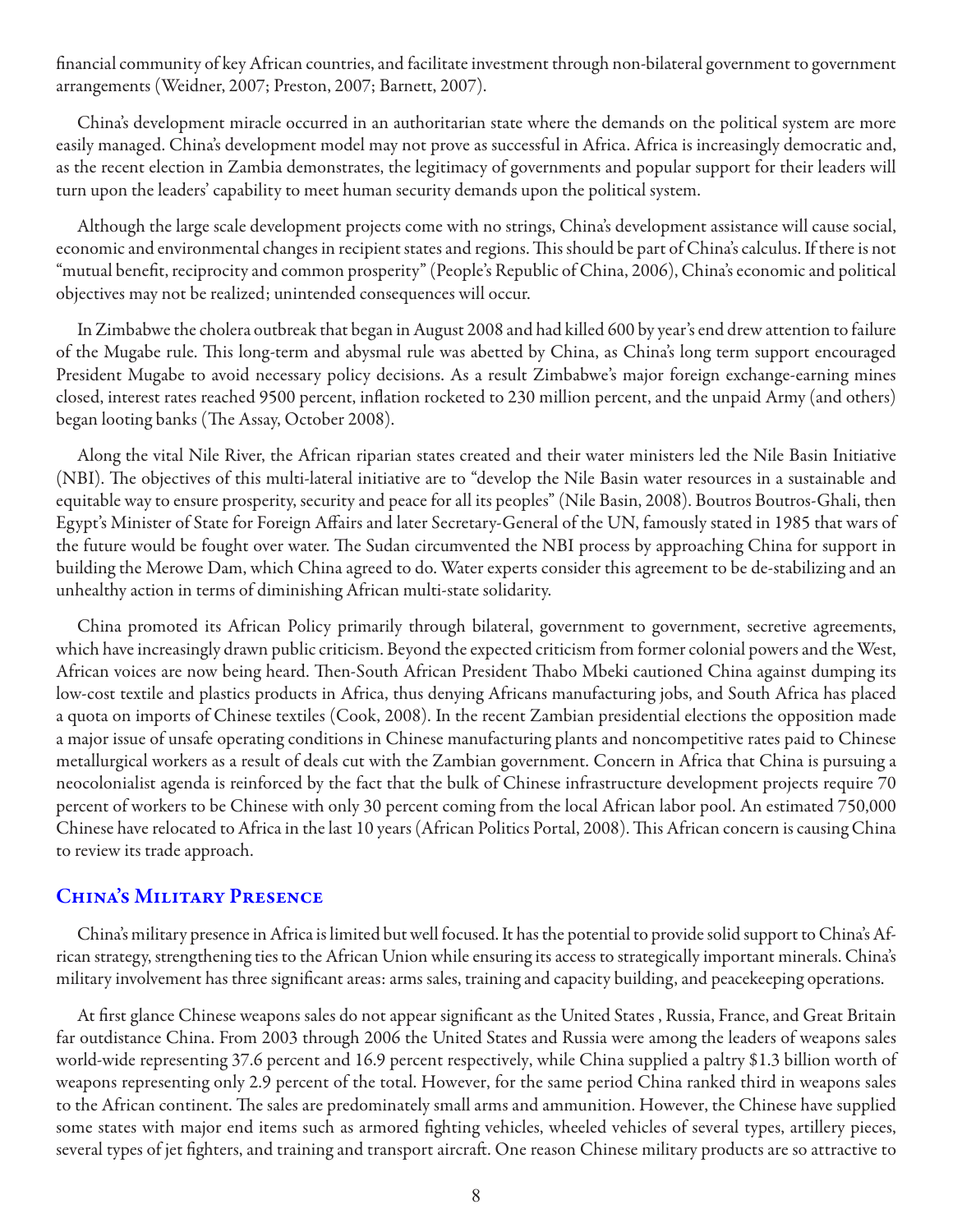developing states in Africa is their low cost and simplicity, a prime example being the Chinese version of the Russian AK-47 Assault Rifle (Congressional Research Service, 2008).

China has been using military assistance as another vehicle to cement oil and trade agreements in Africa. For example, in 2005 Angola exported 17.5 million tons of crude oil to China, making it China's second largest oil supplier. In exchange China negotiated major housing contracts aimed at improving Angola's infrastructure. One contract included constructing the residences of many Angolan leaders. They have also provided the Angolan armed forces with eight Chinese built Su-27 SK fighter jets in addition to various types of small arms.

The resource rich African state exhibiting the greatest Chinese military influence is Sudan. Widely criticized for the genocide in Darfur, Sudan has purchased a variety of armaments from China. Its inventory of Chinese military equipment and weaponry includes cargo trucks, main battle tanks and fighter and transport aircraft. Other Chinese made weapons include mortars, field artillery pieces, rocket launchers and air defense weapons (Chang, 2007). In exchange, China receives more than 90 percent of Sudan's oil exports (\$4.7 billion worth of oil in 2006) and 75 percent of their total exports (Human Rights First, 2008). Moreover, China stations 4500 military personnel in the country to protect its multi-billion dollar oil infrastructure.

Zimbabwe also has a long history of cooperation with China to include military assistance. In the 1970s China became a staunch ally of Robert Mugabe, as it supplied his Zimbabwe African National Union (ZANU) guerrillas with arms and ammunition to fight the white rule in Rhodesia (Schaefer, 2008). Since then it has supplied mineral rich Zimbabwe with a variety of armaments ranging from small arms and ammunition, to a variety of armored fighting vehicles (Type 59 and Type 69 Tanks and Type 63 armored transport vehicles), and jet aircraft (FC-1 and J-7 fighters, and K-8 trainer aircraft). Additionally, China supplied the Mugabe regime with short wave radio jamming equipment, ostensibly to jam radio traffic from his political opposition as well as the Voice of America. Just prior to Mugabe's 2005 re-election, China also supplied Zimbabwe with riot equipment for the anticipated public protests (Bhola, 2007; Chang, 2007).

The Republic of Congo is one of China's largest sources of oil supplies and hardwoods. In 2005 it exported 5.5 million tons of crude oil to China, amounting for approximately 4.4 percent of China's total oil imports. Since there is still an international arms embargo on Congo, it is unlikely although not impossible for China to continue to sell military equipment to the troubled area. However, the Congo military forces are already armed with major Chinese end items: Type 59 tanks (30), Type 63 107-mm rocket launchers (30), Type 60 122-mm howitzers, and Type 59 130-mm cannons. Additionally, the Congolese own various types of Chinese mortars and an unknown amount of small arms and related ammunition (Chang, 2007).

Due in part to Egypt's oil reserves, it too has benefited from China's military assistance programs. The largest armaments transaction between the two has been for Egypt's production under a license agreement from China, of 80 K-8 trainer aircraft worth approximately \$347 million. In 2005, Egypt ordered another 40 K-8 trainers making the total number 120 training aircraft with approximately 53 Chinese built J-7 fighter aircraft still in service in the Egyptian air force (Chang, 2007).

China's military influence is also notable in several other African states. For instance, in 2006 China sold Algeria a 5 million kilogram (5500 ton) training ship, and three 450,000 kilogram (500 ton) missile fast craft with C802 ship-to-ship missiles. In 2001 China delivered a 360,000 kilogram (400 ton) class patrol boat to the Mauritanian navy. Zambia and Namibia have also acquired Chinese K-8 training aircraft. Other weapons customers include Equatorial Guinea, Ethiopia, Eritrea, Burundi, Tanzania and Nigeria. In 2005 Nigeria spent \$251 million buying Chinese jet aircraft, 12 F-7 NI and three FT-7 NI fighters. At the same time China and Nigeria reached a trade agreement in which Nigeria will supply China with 30,000 bpd of crude oil between 2005 and 2010 (Kolas, 2007). As part of their arms and equipment agreements, China's military influence extends to supplying "technical advisors" to its African clients and conducting educational and training courses. Chinese military influence is expanding with the growing number of Chinese defense attaché offices and increased participation in United Nations African Peacekeeping Operations. To date China maintains 14 attaché offices located in the states of Algeria, Democratic Republic of Congo, Egypt, Ethiopia, Liberia, Libya, Morocco, Mozambique, Nigeria, Namibia, Sudan, Tunisia, Zambia and Zimbabwe (Puska, 2007). Supplementing the work of their African attaché offices, the Chinese have conducted a number of military staff visits to Africa and have sponsored repeated security talks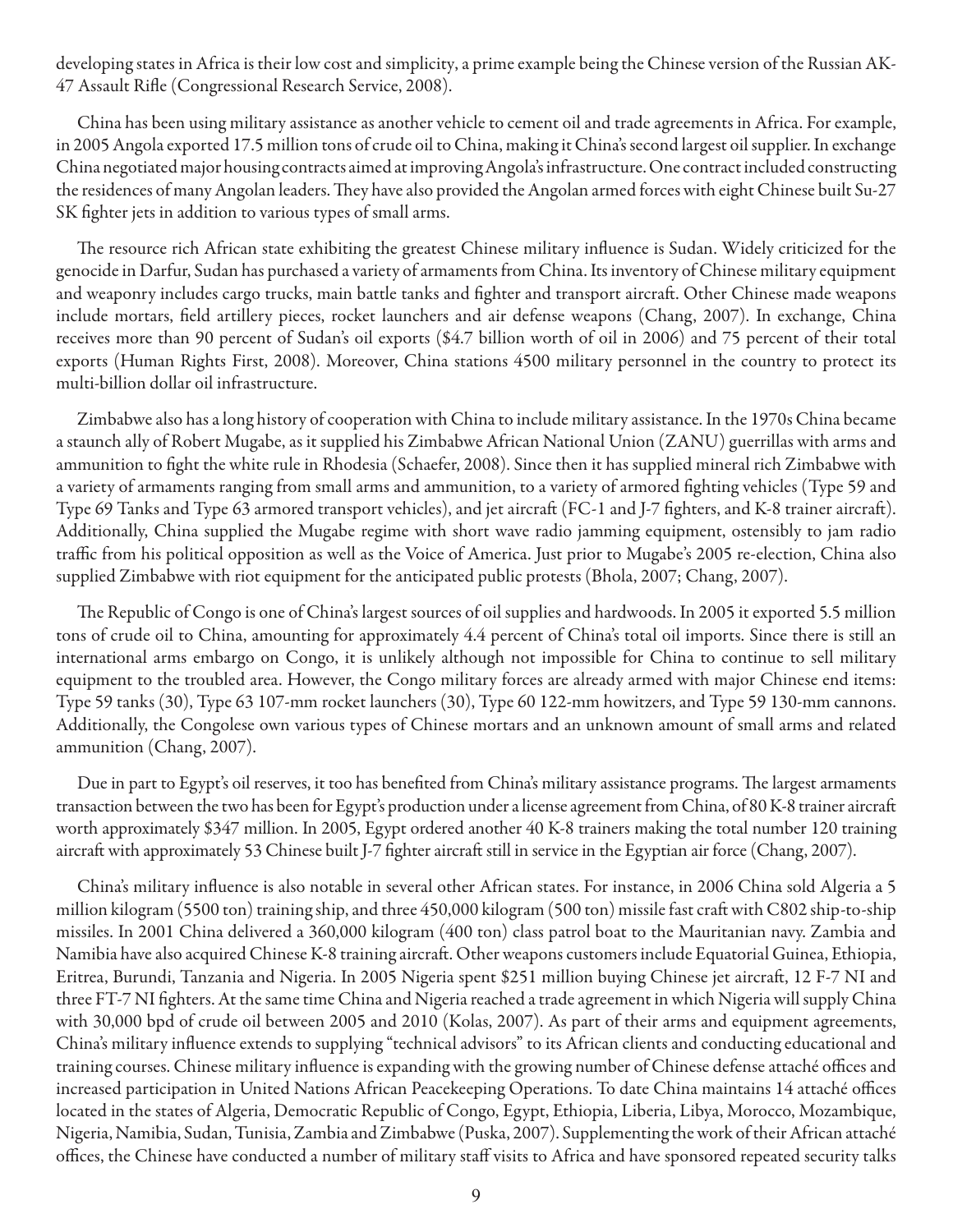with South Africa. From 2001 to 2006 China conducted over 30 military staff visits to the African continent, with Egypt receiving 15 of those. The Chinese Navy has occasionally visited African ports of call, but does not have a significant naval presence (Puska, 2007). Undoubtedly, the most important aspect of Chinese military presence has been their increased involvement in United Nations (UN) Peacekeeping Operations. Since 1990 the Chinese military has supplied UN Peacekeeping operations with police, military observers and organized military units. China's military supplies assets to 10 of 16 active UN Peacekeeping operations including six of seven operations in Africa; the Sudan; Darfur; Ivory Coast; Liberia; Congo and Western Sahara. In the Western Sahara operation, China provides military forces and the force commander, Major General Zhao Jingmin. The Chinese also support peacekeeping missions in Haiti, Timor Leste, Lebanon, and the Middle East (United Nations, 2008). Their support for UN and African Union Peace Operations is a politically wise decision that gains public support and good will at a time when they are being criticized for supporting African states with questionable human rights records.

#### **CONCLUSION**

It is important to put China's African presence in context. If the United States is uncertain how to approach China, as friend or foe, China is similarly ambivalent. The differences in the approaches of the Clinton and G.W. Bush administrations were substantial; China has many reasons to question U.S. intentions. China views the United States as the global hegemon and expects it to take actions to maintain that position. Given the U.S. history of a containment strategy against the former USSR, many in China see the current U.S. system of alliances with Japan, South Korea, Taiwan, Vietnam, Thailand, India, and most recently Central Asia as an effort to contain China. Although the Bush administration regularly condemned China's growing defense budget (\$37.7 billion in 2005), the Chinese feel dwarfed by the annual U.S. defense budget of nearly \$500 billion (\$478 billion in 2005) (U.S.–China, 2007). China's limited domestic oil production makes it dependent upon Middle East oil for 90 percent of its oil imports, and some Chinese speculate on the geopolitical motivation behind the U.S. invasion of Iraq and efforts to sanction Iran, where China recently invested \$100 billion in the oil and natural gas industry. Moreover, the Chinese view the commodity markets and international political and economic institutions as serving the interests of the West. The three Breton Woods institutions – the International Monetary Fund, the World Bank, and the World Trade Organization (formerly General Agreement on Tariffs and Trade) – have traditionally favored developing states with a Western orientation. This perception was reinforced by the appointment in 2005 of former Deputy Secretary of Defense Paul Wolfowicz to head the World Bank. (AFP, 2008; Prensa-Latina, 2008). This view of U.S. intentions contributes to China's African Policy and its geopolitical focus on securing resource imports

China's "go out" strategy has not yet guaranteed access to significant quantities of petroleum or minerals. It is too early to say for sure whether or not China's state owned companies will become major players in the oil and metals arena or if they will be overwhelmed and needlessly overpay for marginal concessions that fail to make a meaningful contribution to China's mineral import security. However, there is no doubt that China's quest for mineral security is providing substantial political influence with the beneficiaries of its African development strategy. At a time when U.S. foreign policy has been characterized by some states as unilateral and heavy-handed, with narrow restrictions that limit which states qualify for developmental assistance, the Chinese have been using their trade account surplus and sovereign wealth to support a new development model with, practically speaking, only one qualification − the One China Principle.

China's packaging of resource access agreements with a "no strings" development model and military training and hardware affects states that are strategically important to the U.S., such as Nigeria and Angola (Chang, 2007). Yet, China's presence in Africa is encountering problems and it appears that China and the United States both could benefit from cooperation dedicated to building capacity, sustaining governments, and promoting stability.

China's development focus on Africa is based on resource access and direct resource purchase agreements. Yet, its efforts to pursue resource based bilateral agreements are having mixed results. China receives only 600,000 b/d of petroleum from equity resource ownership while efforts to establish such ownership are creating a backlash of public criticism in Africa, where only two of China's trading partners, Angola and Sudan, have a positive trade balance with China. From Zambia, where China's relationship with the president became an embarrassment during the reelection campaign, to Zimbabwe,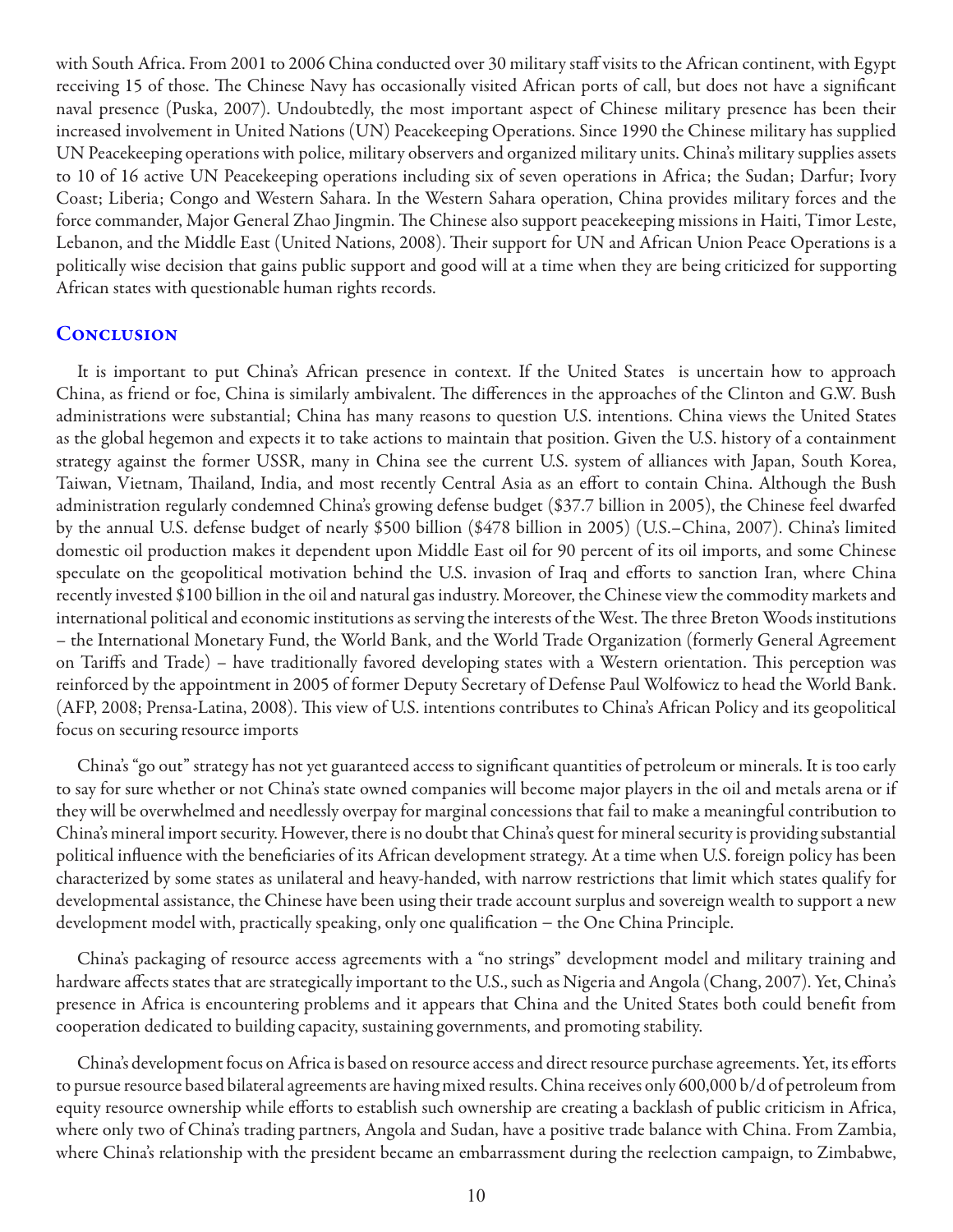where the international community joined forces to stop Chinese weapons shipments to the oppressive Mugabe regime, China is recognizing the downside of its "no strings" developmental approach to Africa and its emphasis on resource ownership. The effort to control resources may in fact complicate China's other objectives of creating welcome markets for Chinese products and creating support for a new just and rational economic order.

Stable states with sound governance are considered a better investment risk than failing states beset with internal violence and dissent. It is worth considering that China has a vested interest in working with the United States and other donor states to create stability across Africa, where the resource-based economies of one state may depend upon the transport infrastructure, power grid and social stability of multiple neighbors. Moreover, cooperating in an effort to create greater stability on the African continent would create substantially more development − and therefore more African markets for China's goods − and also create greater potential for Africa to capitalize on its comparative advantage of cheap labor and, perhaps, become a future breadbasket for China.

Africa is resource rich and a potential market for Chinese manufactured goods, and China will gain influence through its investment and increase its access to industrial resources in a future resource constrained market. However, China's investment in Africa is targeted on resource rich states and is smaller than that of Western investors. It is unlikely that China will stage a takeover of the continent where centuries-old colonial economic and military ties offer significant influence without the unwelcome side effects. In fact as it is currently practiced, China's development strategy runs the risk of promoting corruption, creating environmental problems, stunting manufacturing development, and creating ill will from the dumping of low-cost Chinese consumer goods. Moreover, the slumping world economy is likely to minimize African investment and mineral resource development for the near term.

Cooperation would be particularly valuable in helping African states adapt to the effects of climate change, address fresh water availability issues, and develop local medical capabilities. These human security issues place demands upon fragile governments of limited capabilities and contribute to regional and state instability. Broadening China's developmental assistance, trade, and FDI objectives to include these human security and stability issues of sustainable development could complement the work of other donor organizations and states. It could, as China's support for African peacekeeping efforts demonstrates, be undertaken without undue focus on the differences between China and the West over conditionality of aid. Such an approach would serve as a confidence building measure between China and the U.S. at a time when the Obama presidency offers the opportunity to redefine the U.S.-China relationship and prevent China's resource quest in Africa from becoming a zero sum game.

#### **REFERENCES**

- AFP. 2008. "Asian nations agree to reform international financial system." [http://www.france24.com/en/20081025- asian](http://www.france24.com/en/20081025-asian-european-leaders-tackle-climate-energy-security-asem-beijing-financial-crisis)[european-leaders-tackle-climate-energy-security-asem-beijing-financial-crisis](http://www.france24.com/en/20081025-asian-european-leaders-tackle-climate-energy-security-asem-beijing-financial-crisis) (accessed December 5, 2008).
- African Politics Portal. 2008. *Top Ten Misconceptions about Chinese Investment in Africa*. [http://codrinarsene.com/2008/07/top-](http://codrinarsene.com/2008/07/top-10-misconceptions-about-chinese-investment-in-africa/ )[10-misconceptions-about-chinese-investment-in-africa/](http://codrinarsene.com/2008/07/top-10-misconceptions-about-chinese-investment-in-africa/ ) (accessed December 5, 2008).
- Amosu, Akwe. 2007. *Foreign Policy in Focus*. "China in Africa: It's (Still) the Governance, Stupid." [http://www.fpif.org/](http://www.fpif.org/fpiftxt/4068 ) [fpiftxt/4068](http://www.fpif.org/fpiftxt/4068 ) (accessed December 5, 2008).
- AsiaNews. 2006. "Angola is China's Main Oil Supplier." [http://www.asianews.it/index.php?l=en&art=5821](http://www.asianews.it/index.php?l=en&art=5821 ) (accessed December 5, 2008).
- Assay, The. 2008. A Bi-Monthly Compilation by the U.S. Mission, Pretoria, South Africa. Issue 6, May 2008.
- Baldauf, Scott, and Peter Ford. 2008. "China Slammed For Arming Zimbabwe's Mugabe." [http://majimbokenya.com/](http://majimbokenya.com/home/2008/04/23/china-slammed-for-arming-zimbabwes-mugabe/ ) [home/2008/04/23/china-slammed-for-arming-zimbabwes-mugabe/](http://majimbokenya.com/home/2008/04/23/china-slammed-for-arming-zimbabwes-mugabe/ ) (accessed December 5, 2008).
- Barnett, Antony, and Christopher Thompson. 2007. "Barclays' Millions Help Prop Up Mugabe Regime." [http://www.](http://www.guardian.co.uk/money/2007/jan/28/accounts.Zimbabwenews ) [guardian.co.uk/money/2007/jan/28/accounts.Zimbabwenews](http://www.guardian.co.uk/money/2007/jan/28/accounts.Zimbabwenews ) (accessed December 5, 2008).
- BBC News. 2007. "China in Africa, Developing Ties." [http://news.bbc.co.uk/2/hi/africa/7086777.stm](http://news.bbc.co.uk/2/hi/africa/7086777.stm ) (accessed December 5, 2008).
- BBC News. 2007. "China in Africa, Friend or Foe." [http://news.bbc.co.uk/2/low/africa/7086777.stm](http://news.bbc.co.uk/2/low/africa/7086777.stm ) (accessed December 5, 2008).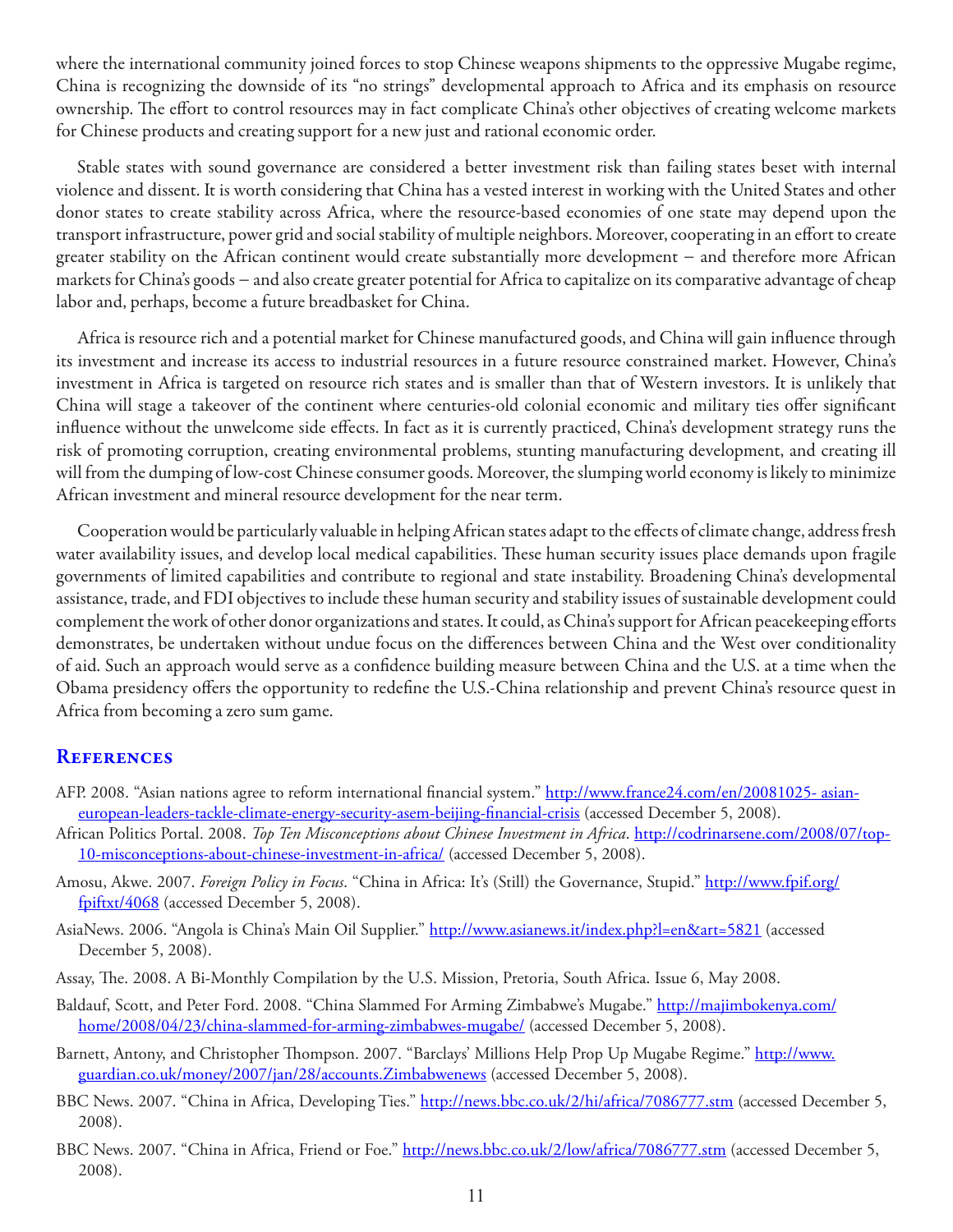- BBC News. 2008. "China Ships Food Aid to Zimbabwe." [http://news.bbc.co.uk/2/hi/africa/7170374.stm](http://news.bbc.co.uk/2/hi/africa/7170374.stm ) (accessed December 5, 2008).
- BBC News. 2008. "Cholera Outbreak Strikes Zimbabwe." [http://news.bbc.co.uk/2/hi/africa/7742762.stm](http://news.bbc.co.uk/2/hi/africa/7742762.stm ) (accessed December 5, 2008).
- Behar, Richard. 2008. "Mining Copper in Zambia." [http://www.fastcompany.com/magazine/126/zambia-chinas-mine-shaft.](http://www.fastcompany.com/magazine/126/zambia-chinas-mine-shaft.html?page=0%2C0 ) [html?page=0%2C0](http://www.fastcompany.com/magazine/126/zambia-chinas-mine-shaft.html?page=0%2C0 ) (accessed December 5, 2008).
- Bhola, Gauarav. 2007. "China and India Battle for Influence in Africa: Part 4." [http://www.gimmiethescoop.com/china-and](http://www.gimmiethescoop.com/china-and-india-battle-for-influence-in-africa-part-4 )[india-battle-for-influence-in-africa-part-4](http://www.gimmiethescoop.com/china-and-india-battle-for-influence-in-africa-part-4 ) (accessed December 5, 2008).
- Broadman, Harry G. 2008. "New Trade Directions for Africa on Asia's Silk Road." *The World Bank*. [http://web.worldbank.org/](http://web.worldbank.org/WBSITE/EXTERNAL/COUNTRIES/AFRICAEXT/0,,cont ) [WBSITE/EXTERNAL/COUNTRIES/AFRICAEXT/0,,cont](http://web.worldbank.org/WBSITE/EXTERNAL/COUNTRIES/AFRICAEXT/0,,cont ) entMDK:21056305~pagePK:146736~piPK:146830~theSite PK:258644,00.html (accessed December 5, 2008).
- Caggeso, Mike. 2007. "China Drills into Africa with \$5.4 Billion Investment." *Investment News: Money Morning*. [http://www.](http://www.moneymorning.com/2007/12/04/china-drills-into-africa-with-54-billion-investment/ ) [moneymorning.com/2007/12/04/china-drills-into-africa-with54-billion-investment/](http://www.moneymorning.com/2007/12/04/china-drills-into-africa-with-54-billion-investment/ ) (accessed December 5, 2008).
- Campos, Indira and Alex Vines. 2007. "Angola and China, a Pragmatic Partnership." Paper Presented at a CSIS conference. *Prospects for Improving U.S.-China-Africa Cooperation*. [http://www.csis.org/media/csis/pubs/080306\\_angolachina.pdf](http://www.csis.org/media/csis/pubs/080306_angolachina.pdf ) (accessed December 5, 2008).
- Center for Naval Analyses. 2007. "National Security and the Threat of Climate Change. ["http://securityandclimate.cna.org/](http://securityandclimate.cna.org/report/ ) [report/](http://securityandclimate.cna.org/report/ ) (accessed December 5, 2008).
- Cheng, Eva. 2005. "China: Protests Escalate. Green Left on Line." [http://www.greenleft.org.au/2005/639/33964](http://www.greenleft.org.au/2005/639/33964 ) (accessed December 5, 2008).
- [China Daily.](http://ChinaDaily.com.cn ) 2008. "China's Economic Growth Cools to Slowest Since 2005." Bloomberg L.P. [http://www.chinadaily.com.cn/](http://www.chinadaily.com.cn/china/2008-07/17/content_6857053.htm ) [china/2008-07/17/content\\_6857053.htm](http://www.chinadaily.com.cn/china/2008-07/17/content_6857053.htm ) (accessed December 5, 2008).
- Chang, Andrei. 2007. "Chinese Arms and African Oil." *Space Daily*. [http://www.spacedaily.com/reports/Analysis\\_Chinese\\_](http://www.spacedaily.com/reports/Analysis_Chinese_arms_and_African_oil_999.html ) arms and African oil 999.html (accessed December 5, 2008).
- Chang, Andrei. 2008. "China exports attack craft to Sudan." *UPI Asia*. [http://www.upiasia.com/Security/2008/09/16/china\\_](http://www.upiasia.com/Security/2008/09/16/china_exports_attack_craft_to_sudan/4697/ ) [exports\\_attack\\_craft\\_to\\_sudan/4697/](http://www.upiasia.com/Security/2008/09/16/china_exports_attack_craft_to_sudan/4697/ ) (accessed December 5, 2008).
- Christensen, Thomas J. and James Swan. 2008. "U.S. Relations with the Peoples Republic of China." [http://hongkong.](http://hongkong.usconsulate.gov/uscn_archives.html) [usconsulate.gov/uscn\\_archives.html](http://hongkong.usconsulate.gov/uscn_archives.html) (accessed December 5, 2008).
- Christensen, Thomas J. 2008. "Shaping China's Global Choices Through Diplomacy." [http://www.state.gov/p/eap/rls/](http://www.state.gov/p/eap/rls/rm/2008/03/102327.htm ) [rm/2008/03/102327.htm](http://www.state.gov/p/eap/rls/rm/2008/03/102327.htm ) (accessed December 5, 2008).
- Coakley, George. 2008. "Director African Minerals Group, U.S. Geological Survey." Lecture at U.S. Army War College, Carlisle, PA. March 23, 2008.
- Collier, Paul. 2008. "China's Investment in Africa." *China Digital Times.* [http://chinadigitaltimes.net/2008/06/paul-collier](http://chinadigitaltimes.net/2008/06/paul-collier-chinas-investment-in-africa/ )[chinas-investment-in-africa/](http://chinadigitaltimes.net/2008/06/paul-collier-chinas-investment-in-africa/ ) (accessed December 5, 2008).
- Cook, Nicolas. 2008. *China's Foreign Policy and "Soft Power" in South America, Asia, and Africa*. [http://www.fas.org/irp/](http://www.fas.org/irp/congress/2008_rpt/crs-china.pdf ) [congress/2008\\_rpt/crs-china.pdf](http://www.fas.org/irp/congress/2008_rpt/crs-china.pdf ) (accessed December 5, 2008).
- Congressional Research Service Library of Congress. 2008. *China's Foreign Policy and "Soft Power" in South America, Asia and*  Africa. [http://www.fas.org/irp/congress/2008\\_rpt/crschina.pdf](http://www.fas.org/irp/congress/2008_rpt/crs-china.pdf ) (accessed December 5, 2008).
- Congressional Research Service (CRS) Report for Congress. 2006. *Social Unrest in China.* [http://fas.org/sgp/crs/row/RL33416.](http://fas.org/sgp/crs/row/RL33416.pdf ) [pdf](http://fas.org/sgp/crs/row/RL33416.pdf ) (accessed December 5, 2008).
- Donnelly, John. 2005. "China Scooping up deals in Africa as U.S. firms hesitate." *Boston Globe.* http://www.boston.com/news/ world/asia/articles/2005/12/24/china\_scooping\_up\_deals\_in\_af%20rica%20\_as%20\_us%20\_firms%20\_hesitate/ (accessed December 5, 2008).
- Emerging Minds, Organizing the Minds of the Future. 2008. China Plans to Construct Railway Across Sub-Saharan Africa. http://emergingminds.org/China-plans-to-construct-railway-across-Sub-Saharan-Africa-sources-say.html?ca\_tid=46 (accessed December 5, 2008).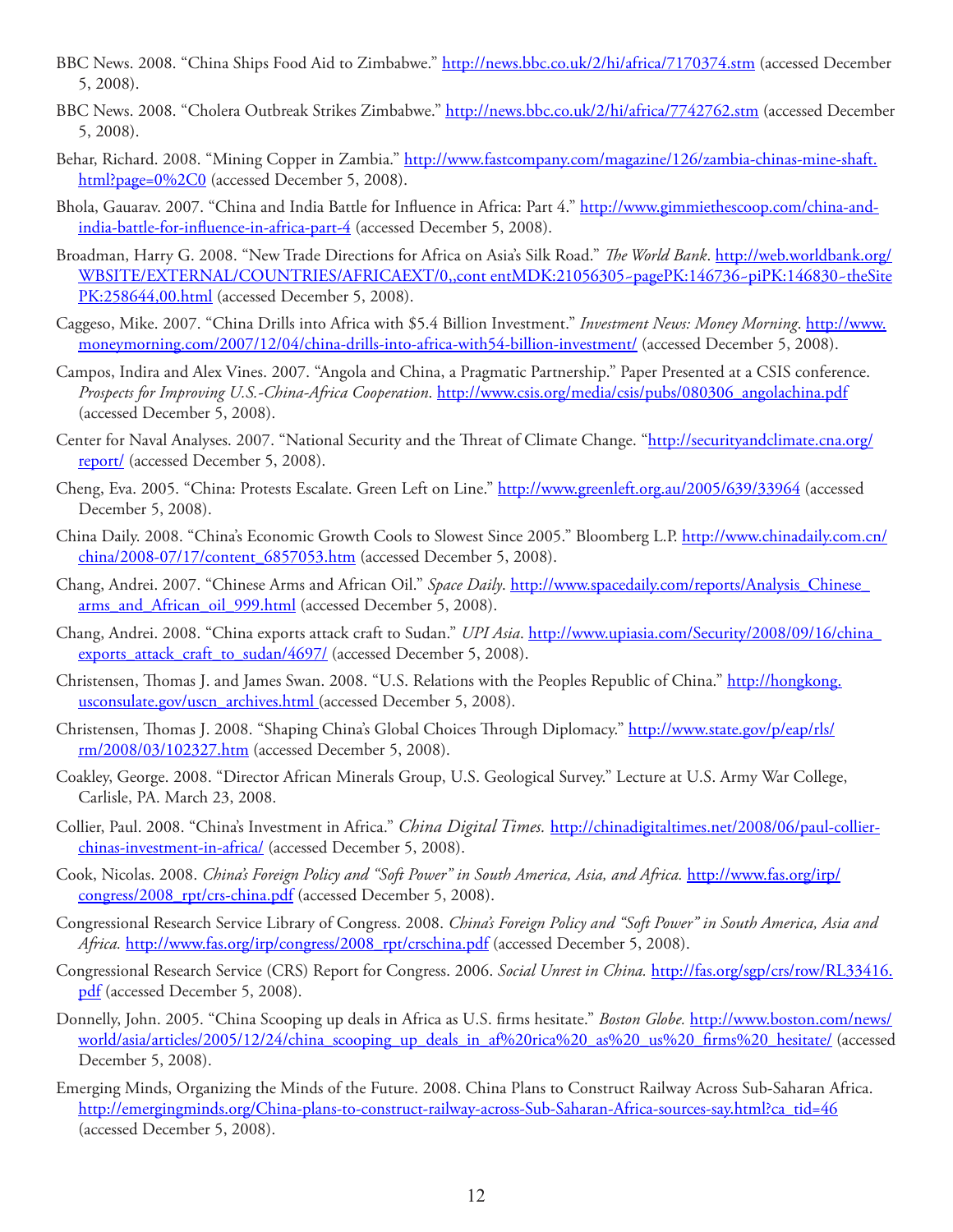- Genetic Memory. 2007. "China fund Rebuilding Angola." [http://geneticmemory.org/joomla/index2.php?option=com\\_](http://geneticmemory.org/joomla/index2.php?option=com_content&do_pdf=1&id=191 ) [content&do\\_pdf=1&id=191](http://geneticmemory.org/joomla/index2.php?option=com_content&do_pdf=1&id=191 ) (accessed December 5, 2008).
- Goodman, Leslie. 2008. "Angola-China Relations." *Sino Africa Virtual Institute*. [http://sinoafrica.org/2008/10/17/angola](http://sinoafrica.org/2008/10/17/angola-china-relations/ )[china-relations/](http://sinoafrica.org/2008/10/17/angola-china-relations/ ) (accessed December 5, 2008).
- Government Accounting Office (GAO). 2008. "Strategic Petroleum Reserve: Options to Improve the Cost-Effectiveness of Filling the Reserve." [http://www.gao.gov/products/GAO-08-521T](http://www.gao.gov/products/GAO-08-521T ) (accessed December 5, 2008).
- Grobler, John. 2008. "Rebuilding a Nation." *Mail and Guardian.* [http://www.mg.co.za/article/2008-](http://www.mg.co.za/article/2008- )09-06-rebuilding-a-nation (accessed December 5, 2008).
- Hamlin, Kevin and Li Yanpin. 2008. "China's Economic Growth Cools to Slowest Since 2005." [http://www.bloomberg.com/](http://www.bloomberg.com/apps/news?pid=20601087&sid=a1wzyfR20ARs&refer=home ) [apps/news?pid=20601087&sid=a1wzyfR20ARs&refer=home](http://www.bloomberg.com/apps/news?pid=20601087&sid=a1wzyfR20ARs&refer=home ) (accessed December 5, 2008).
- Hanson, Stephanie. 2008. "China, Africa, and Oil." *Washington Post.* [http://www.washingtonpost.com/wp-dyn/content/](http://www.washingtonpost.com/wp-dyn/content/article/2008/06/09/AR2008060900714.html ) [article/2008/06/09/AR2008060900714.html](http://www.washingtonpost.com/wp-dyn/content/article/2008/06/09/AR2008060900714.html ) (accessed December 5, 2008).
- Human Rights First. 2008. "China's Arms Sales to Zimbabwe Fact Sheet." [http://www.humanrightsfirst.info/pdf/080428-](http://www.humanrightsfirst.info/pdf/080428-CAH-china-zimbab-arms-fs.pdf ) [CAH-china-zimbab-arms-fs.pdf](http://www.humanrightsfirst.info/pdf/080428-CAH-china-zimbab-arms-fs.pdf ) (accessed December 5, 2008).
- Human Rights First. 2008. "Arms Sales and other Support to Abusive Regimes: Sudan, Burma, Zimbabwe, Sri Lanka, North Korea." [http://www.stoparmstosudan.org/pages.asp?id=23](http://www.stoparmstosudan.org/pages.asp?id=23 ) (accessed December 5, 2008).
- International Energy Agency. 2007. http://www.uscc.gov/annual\_report/2008/08\_annual\_report.php (accessed 5 December 2008).
- Jamestown Foundation China Brief. 2005. "China's Soft Power in Africa: From the Beijing Consensus to Health Diplomacy." http://www.jamestown.org/publications\_details.%20php?volume\_id=408&issue\_id=349%201%20&article%20 id=2370720 (accessed December 5, 2008).
- Katanga Mining Unlimited. 2008. "Katanga Announces Agreement of Transfer of Mashamba West and Dikuluwe Deposits." *Marketwire*. [http://www.marketwire.com/press-release/Katanga-MiningLimited-TSX-KAT-819163.html](http://www.marketwire.com/press-release/Katanga-Mining-Limited-TSX-KAT-819163.html ) (accessed December 5, 2008).
- Kolas, Ashild. 2007. "China in African oil: Guilty as charged?" *Economists for Peace and Security*. [http://www.epsusa.org/](http://www.epsusa.org/publications/newsletter/2007/june2007/kolas.htm) [publications/newsletter/2007/june2007/kolas.htm](http://www.epsusa.org/publications/newsletter/2007/june2007/kolas.htm) (accessed December 5, 2008).
- Makonese, E. M. 2008. "Barclays Bank of Zimbabwe, Limited Unaudited Financial Statements for the Half-Year Ended 30 June 2008, Old Currency." *Barclays.* [http://www.barclays.com/africa/pdfs/half\\_year\\_results\\_zimbabwe\\_2008.pdf](http://www.barclays.com/africa/pdfs/half_year_results_zimbabwe_2008.pdf ) (accessed December 5, 2008).
- Mallaby, Sebastian. 2007. "A Palace For Sudan; China's No-Strings Aid Undermines the West." *Washington Post.* [http://pqasb.](http://pqasb.pqarchiver.com/washingtonpost/access/1210595841.html?dids=1210595841:1210595841&FMT=ABS&FMTS=ABS:FT&date=Feb+5%2C+2007&author=Sebastian+Mallaby&pub=The+Washington+Post&edition=&startpage=A.15&desc=A+Palace+For+Sudan%3B+China%27s+No-Strings+Aid+Undermines+the+West) [pqarchiver.com/washingtonpost/access/1210595841.html?dids=1210595841:1210595841&FMT=ABS&FMTS=ABS:FT](http://pqasb.pqarchiver.com/washingtonpost/access/1210595841.html?dids=1210595841:1210595841&FMT=ABS&FMTS=ABS:FT&date=Feb+5%2C+2007&author=Sebastian+Mallaby&pub=The+Washington+Post&edition=&startpage=A.15&desc=A+Palace+For+Sudan%3B+China%27s+No-Strings+Aid+Undermines+the+West) [&date=Feb+5%2C+2007&author=Sebastian+Mallaby&pub=The+Washington+Post&edition=&startpage=A.15&desc=A+](http://pqasb.pqarchiver.com/washingtonpost/access/1210595841.html?dids=1210595841:1210595841&FMT=ABS&FMTS=ABS:FT&date=Feb+5%2C+2007&author=Sebastian+Mallaby&pub=The+Washington+Post&edition=&startpage=A.15&desc=A+Palace+For+Sudan%3B+China%27s+No-Strings+Aid+Undermines+the+West) [Palace+For+Sudan%3B+China%27s+No-Strings+Aid+Undermines+the+West](http://pqasb.pqarchiver.com/washingtonpost/access/1210595841.html?dids=1210595841:1210595841&FMT=ABS&FMTS=ABS:FT&date=Feb+5%2C+2007&author=Sebastian+Mallaby&pub=The+Washington+Post&edition=&startpage=A.15&desc=A+Palace+For+Sudan%3B+China%27s+No-Strings+Aid+Undermines+the+West) (accessed December 5, 2008).
- Mineral Commodity Summaries. 2008. *U.S. Department of the Interior, U.S. Geological Survey.* [http://minerals.usgs.gov/](http://minerals.usgs.gov/minerals/pubs/mcs/2008/mcs2008.pdf ) [minerals/pubs/mcs/2008/mcs2008.pdf](http://minerals.usgs.gov/minerals/pubs/mcs/2008/mcs2008.pdf ) (accessed December 5, 2008).
- Moritz, F.A. 1982. "Chinese Leaders Tour Africa With Few Gifts in Their Sack." *Christian Science Monitor*. [http://www.](http://www.csmonitor.com/1982/1222/122250.html ) [csmonitor.com/1982/1222/122250.html](http://www.csmonitor.com/1982/1222/122250.html ) (accessed December 5, 2008).
- Morrison, J. Stephen 2008. "Testimony before the U.S. Senate, Committee on Foreign Relations, Sub-committee on African Affairs." *Hearing on China in Africa; Implications for U.S. Policy.* June 4, 2008.
- Nile Basin Initiative. 2008. *NBI Background*. [http://www.nilebasin.org/index.php?option=com\\_content&task=view&id=13&It](http://www.nilebasin.org/index.php?option=com_content&task=view&id=13&Itemid=42 ) [emid=42](http://www.nilebasin.org/index.php?option=com_content&task=view&id=13&Itemid=42 ) (accessed December 5, 2008).
	- Nixon, Richard M. 1980. *The Real War.* New York: Warner Books.
- People's Republic of China. 2006. *China's African Policy.* [http://www.gov.cn/misc/2006-%2001/12/content%20\\_156490.htm](http://www.gov.cn/misc/2006- 01/12/content _156490.htm) (accessed December 5, 2008).
- Prensa Latina. 2008. "Russia, China: Joint Efforts to Change Financial System, Havana, Cuba." *Latin American News Agency.*  [http://www.plenglish.com/article.asp](http://www.plenglish.com/article.asp ) (accessed December 5, 2008).